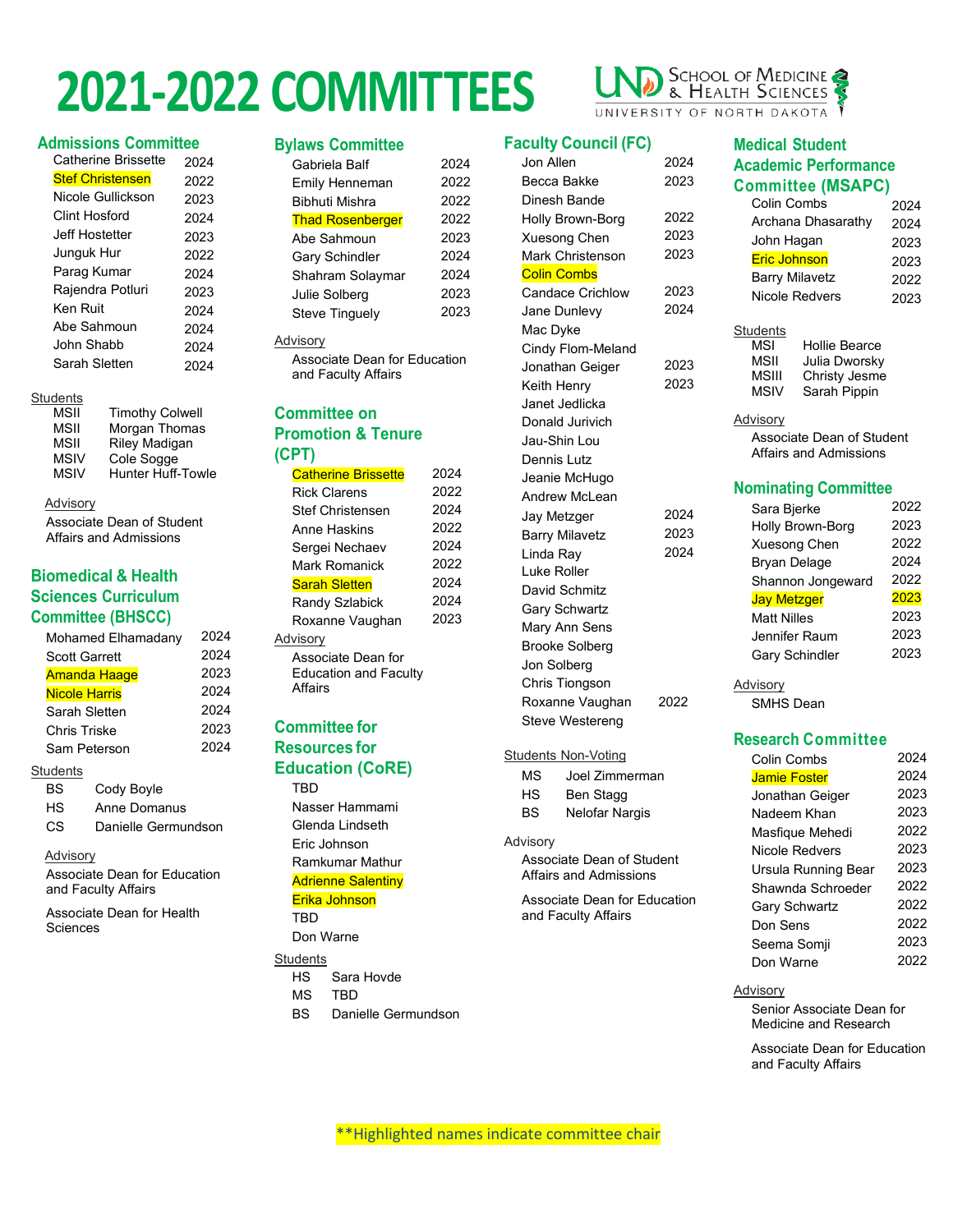

### **Undergraduate Medical Education Committee (UMEC)**

| Jim Beal                  | 2022 |
|---------------------------|------|
| <b>Christopher DeCock</b> | 2024 |
| Jane Dunlevy              | 2024 |
| Kara Fickman              | 2023 |
| <b>Bryon Grove</b>        | 2023 |
| Saobo I ei                | 2022 |
| Susan Roe                 | 2022 |
| Chernet Tessema           | 2023 |
|                           |      |

### **Students**

| Jon Roberts          |
|----------------------|
| Donald Hamm          |
| <b>Jesse Ewaldt</b>  |
| <b>Tyler Safgren</b> |
|                      |

### Advisory

Associate Dean for Teaching and Learning – Rick Van Eck Director of INMED – Don Warne Clinical Campus Dean Representative – Susan Zelewski Assistant Dean for Medical

### **Phase 1 Committee (P1C)**

Curriculum - Pat Carr

Jon Allen Kurt Borg Xuesong Chen 2024 **Jane Dunlevy** Kara Eickman Amanda Haage Minnie Faith Kalyanasundaram Mark Koponen 2023 Gunjan Manocha 2024 Dev Pant Eric Johnson Min Wu 2024 Susan Zelewski

MSII Tyler Safgren

**Students** 

### **Phase 2 Phase 3 Committee (P2P3C)**

Dinesh Bande Marc Basson Sandi Bates Michael Booth Pat Carr Bryan Delage Jane Dunlevy Cornelius 'Mac' Dyke Don Jurivich Minnie Faith Kalyanasundaram Scott Knutson Jau-Shin Lou Dennis Lutz Jay MacGregor Devendranath Mannuru Alicia Norby Jim Porter Jim Roerig Luke Roller Ken Ruit Kamille Sherman Jon Solberg Steve Tinguely Chris Tiongson Rick Van Eck Susan Zelewski

**Students** MSIV Jesse Ewaldt

### **Medical Program Policy Review Committee (MPPRC)**

Mark Koponen 2023 Jim Porter Ken Ruit Alexi Tulin 2024 Rick Van Eck **Students** MSII Morgan Thomas

### **Curriculum Evaluation Management Committee (CEMC)**

Jon Allen Kurt Borg Pat Carr Jane Dunlevy Clint Hosford Becca Maher Dev Pant Ken Ruit **Adrienne Salentiny** Rick Van Eck Susan Zelewski

### **Education Accreditation Standards Review Committee (EASRC)**

Dinesh Bande Marc Basson Sheila Bosh Pat Carr Bryon Grove Erika Johnson Mark Koponen Jim Porter Ken Ruit **Steve Tinguely** 

### Rick Van Eck

Susan Zelewski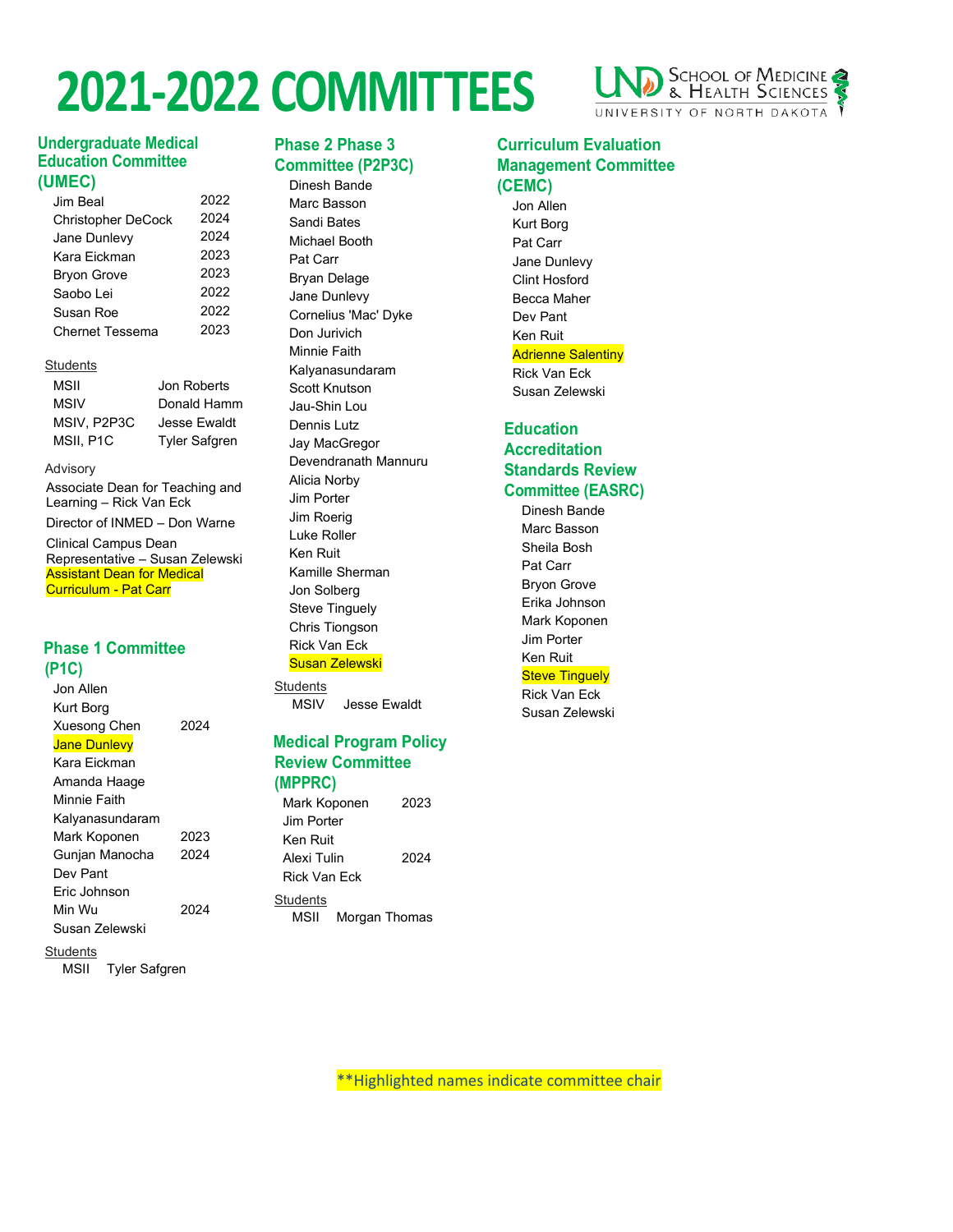

**Graduate Medical Education Committee (GMEC)**

### **Voting Members**

### **Fargo/or Grand Forks Sites**

**Kim Becker, DIO** DIO DIO DIO DIO David Theige, MD, Internal Medicine Quality Improvement /Safety Officer Neville Alberto, MD, Transitional Yr. Program Director Stefan Johnson, MD, Surgery **Program Director** Lindsey Dahl, MD, Geriatrics **Program Director** Lara Lunde, MD, Family Medicine - Fargo Program Director Robert Olsen, MD, Psychiatry **Program Director** Bruce Piatt, MD, Orthopedics **Program Director** Jennifer Raum, MD, Internal Medicine Program Director Jau-Shin Lou, MD, Neurology **Program Director** Katrina Lybeck, MD, Internal Medicine **Resident member** Umama Zareen, MD, Internal Medicine Alternate representative Jinal Desai, MD, Psychiatry Jessica McLaughlin, MD, Psychiatry **Alternate Resident member** Andrew Sefain, MD, Neurology Resident member Joshua Blotter, MD, Neurology **Alternate Resident member** Eric Curto, MD, Surgery **Resident member** Resident member Anthony Duncan, MD, Surgery Alternate Resident member Anastasia Schroeder, MD, Transitional Year Resident member Yesha Shukla, MD, FMED, Fargo Resident member<br>Israar Mohammed, MD, FMED, Fargo Alternate Resident member Israar Mohammed, MD, FMED, Fargo Julia Matera, MD, Orthopedics **Resident member** Kelly McKnight, MD, Orthopedics **Alternate Resident member** Phanindra Antharam, MD, Geriatrics fellow Resident member Daniela Kin, MD, Geriatrics fellow **Alternate Resident member** 

### **Minot Site**

Peter Sandroni, MD, FMED Program Director Sohaib Hussaini, MD, R2, FMED Resident member Priya Vora, MD, R1, FMED Alternate Resident member

### **Williston Site**

Peter Sandroni, MD, FMED Program Director Amit Babra, MD, Williston RTT Resident member Amarjot Mann, MD, Williston RTT Alternate Resident member

**Bismarck Site** Jeff Hostetter, MD, FMED Program Director Ranon Cook, MD, FMED Bismarck **Resident representative** Sumaiya Thakor, MD, FMED Bismarck Alternate Resident member

**Hettinger Site** Jeff Hostetter, MD, FMED Program Director Janak Patel, MD, FMED Resident representative Michael Luckow, MD, FMED Alternate Resident member